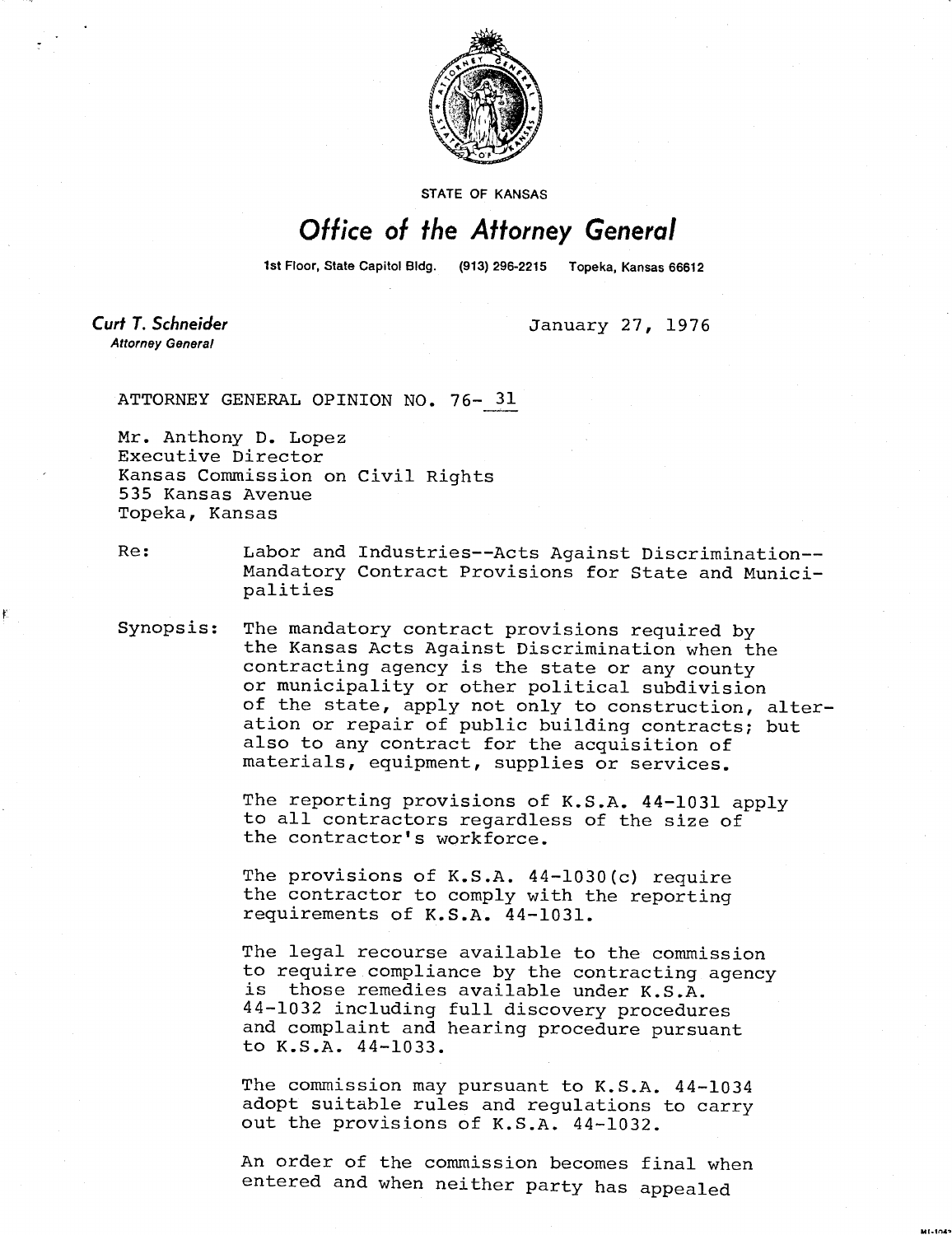from the commission's order.

A sub-contractor may file a formal complaint under the provisions of K.S.A. 44-1009.

Dear Mr. Lopez:

You inquire whether the mandatory contract provisions for the state, county or municipalities under the Kansas Acts Against Discrimination applies only to construction contracts.

 $\star$   $\star$   $\star$ 

K.S.A. 44-1030 provides in part:

"Every contract for or on behalf of the state or any county or municipality or other political subdivision of the state or any agency of or authority created by any of the foregoing, for the construction, alteration or repair of any public building or for the acquisition of materials, equipment, supplies or services, shall contain provisions by which the contractor agrees that..." [Emphasis supplied.]

This statute applies not only to construction contracts, i.e., "contracts for the construction, alteration or repair of any public building or public work," but also to any contract "for the acquisition of materials, equipment, supplies or services". When the term "or" is used it is presumed to be used in the disjunctive sense, unless the legislative intent is clearly contrary. The language of this section makes it clear that the legislative intent was to require the contracts involving the above cited activities be subject to the requirements of K.S.A. 44-1030. The suggestion has been advanced that the title of this provision restricts its application to construction contracts. We have reviewed the title to this enactment, found at ch. 194, §15, L. 1972, and find nothing whatever to support this suggestion. The descriptive phrases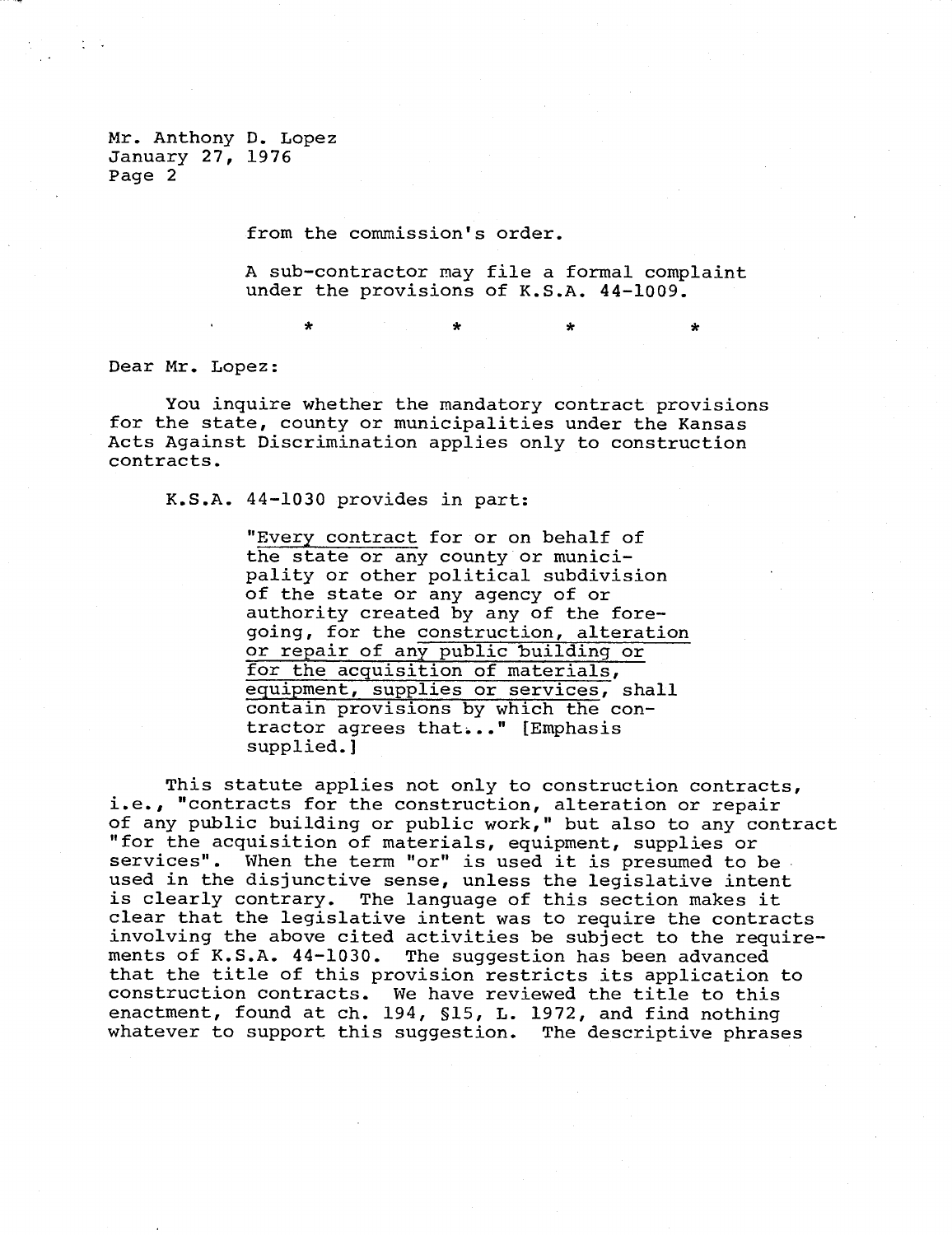added at the beginning of the section by the Revisor of Statutes does refer only to contracts for construction or repair of buildings or public works. However, this descriptive editorial guidance does not constitute the title to the bill. Obviously, the plain and unambiguous statutory language must control. Phrases added by the Revisor of Statutes for reader guidance in preparation of the Kansas Statutes Annotated can in no way be regarded as instructive interpretive matter in the resolution of questions arising out of the statutory language itself.

Secondly, you inquire whether the reporting provisions of K.S.A. 44-1031 apply to all contractors regardless of the size of their workforce.

K.S.A. 1975 Supp. 44-1031 provides in part:

"Every person as defined in subsection (a) of K.S.A. 1975 Supp. 44-1002 who wishes to enter into a contract which is covered by the provisions of K.S.A. 44-1030..." [Emphasis added]

The above cited statute contains no language that would limit the reporting requirements only to contractors of a certain size. Therefore, the provisions of K.S.A. 44-1031 apply to all contractors regardless of the size of their workforce.

Thirdly, you inquire if the provisions of K.S.A. 44-1030(c) require a contractor merely to comply with the reporting provisions or whether it also requires the contractor to adhere to his proposed manner in which he shall recruit and screen personnel while completing his responsibilities under the contract.

K.S.A. 44-1030(c) provides:

"(c) If the contractor fails to comply with the manner in which he reports to the commission in accordance with the provisions of section 15 (44-1031) of this act, the contractor shall be deemed to have breached the present contract and it may be cancelled, terminated or suspended, in whole or in part, by the contracting agency;" [Emphasis added]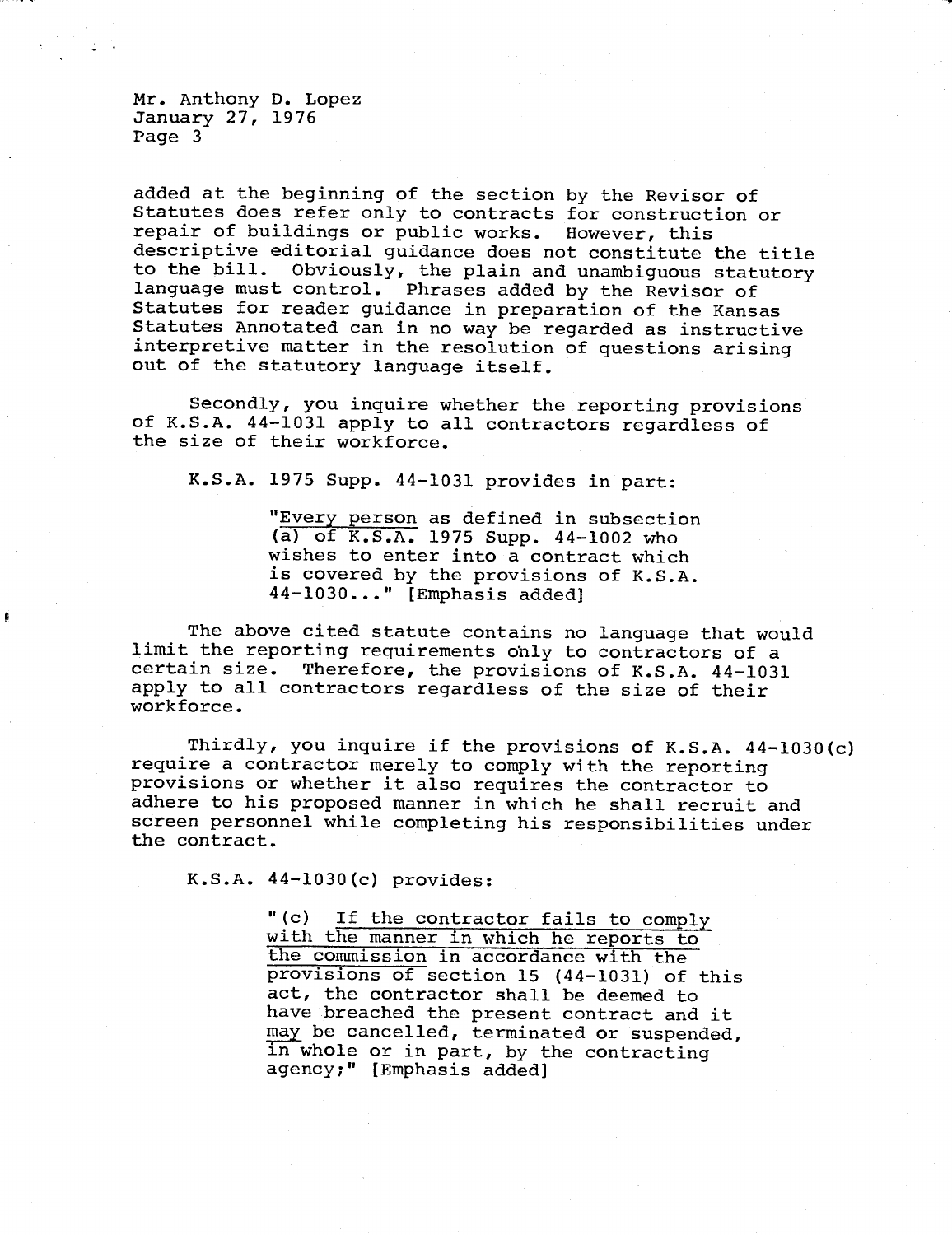This subsection requires only that the contractor comply with the reporting requirements of K.S.A. 44-1031 and does not require that the contractor comply with what he has reported he will do to comply with the act. Failure to report to the commission by the contractor under K.S.A. 44-1031 is deemed by operation of law to be a breach of the contract, which then would permit the contracting agency to cancel, terminate or suspend in whole or in part the contract.' You should also note that the language of the statute does not mandate that the contracting agency cancel, terminate or suspend the contract, but instead states that the contracting agency "may" cancel, terminate or suspend the contract in whole or in part.

You next inquire as to what legal recourse is available to the commission to require compliance by the contracting agency under K.S.A. 44-1032.

K.S.A. 44-1032 in part provides:

"The contracting agency shall be responsible for assuring compliance with the provisions of section 14<br>[44-1030] of this act. The com- $[44-1030]$  of this act. mission, on its own motion or at the request of the contracting agency may review compliance with the provisions of this act. [\*]..." [Emphasis added]

This portion of K.S.A. 44-1032 allows the commission "on its own motion" to review compliance with the provisions of the act. The remainder of K.S.A. 44-1032 then sets forth the available remedies that the commission may utilize as its legal recourse to require compliance by the contracting agency, including full discovery procedures. The commission may also utilize the provisions of K.S.A. 44-1033 which provides:

> "If the compliance review conducted by the commission reveals any violation of the Kansas act against discrimination, the commission may initiate a complaint and process such complaint in the manner provided for processing complaints of unlawful employment practices. The information gathered in the course of the compliance review may be used in processing the complaint."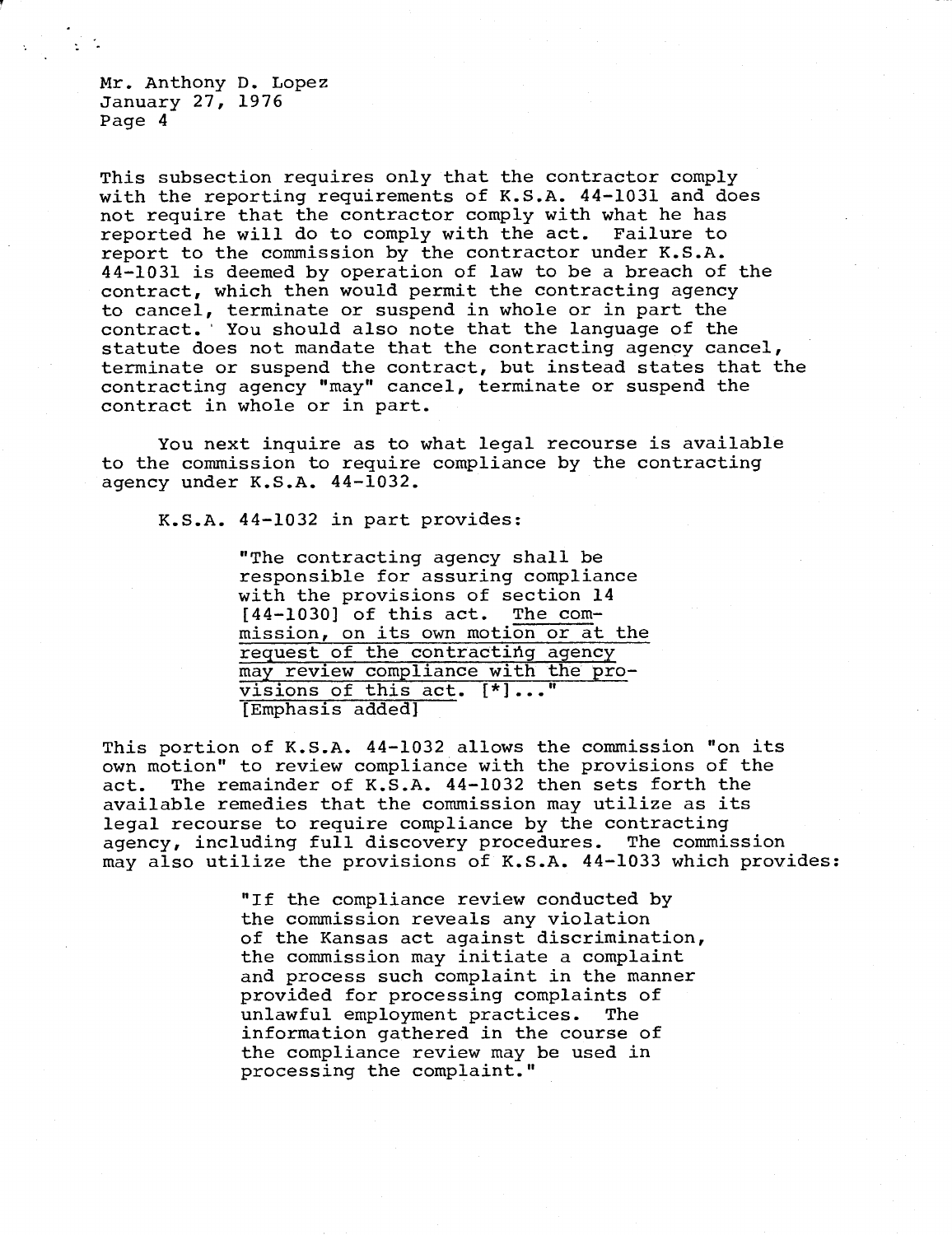Therefore, the provisions of K.S.A. 44-1032 and K.S.A. 44-1033 are the legal recourses available to the commission to require compliance by the contracting agency.

You next inquire if it is proper under the provisions of K.S.A. 44-1032 and K.S.A. 44-1034, for the commission to establish procedures for the contracting agency to carry out their responsibilities and permit the commission to obtain uniform compliance of K.S.A. 44-1032, state-wide.

K.S.A. 44-1034 provides:

"The commission may adopt, promulgate, amend and rescind suitable rules and regulations to carry out the provisions of this supplemental act.[\*]."

The commission has the statutory authority to adopt and promulgate rules to implement the provisions of K.S.A. 44-1032.

You next inquire as to when a commission order finding a contractor guilty of a violation of the Kansas Act Against Discrimination becomes final pursuant to the provisions of K.S.A. 44-1030(d). The order of the Commission becomes final when entered and when neither party has appealed from it. The very. definition of final is that no other course of action is available to either party and that all administrative and judicial proceedings have been exhausted or utilized within the proper time.

You next inquire if the sub-contractor relationship to a prime contractor permits a sub-contractor the legal redress of filing a formal complaint under the provisions of K.S.A. 44-1009.

K.S.A. 1975 Supp. 44-1009 provides in part:

"(a) It shall be an unlawful employment practice:

(1) For an employer, because of the race, religion, color, sex, physical handicap, national origin or ancestry of any person to refuse to hire or employ, or to bar or to discharge from employment such person or to otherwise discriminate against such person in compensation or in terms, conditions, or privileges of employment; or to limit, segregate,